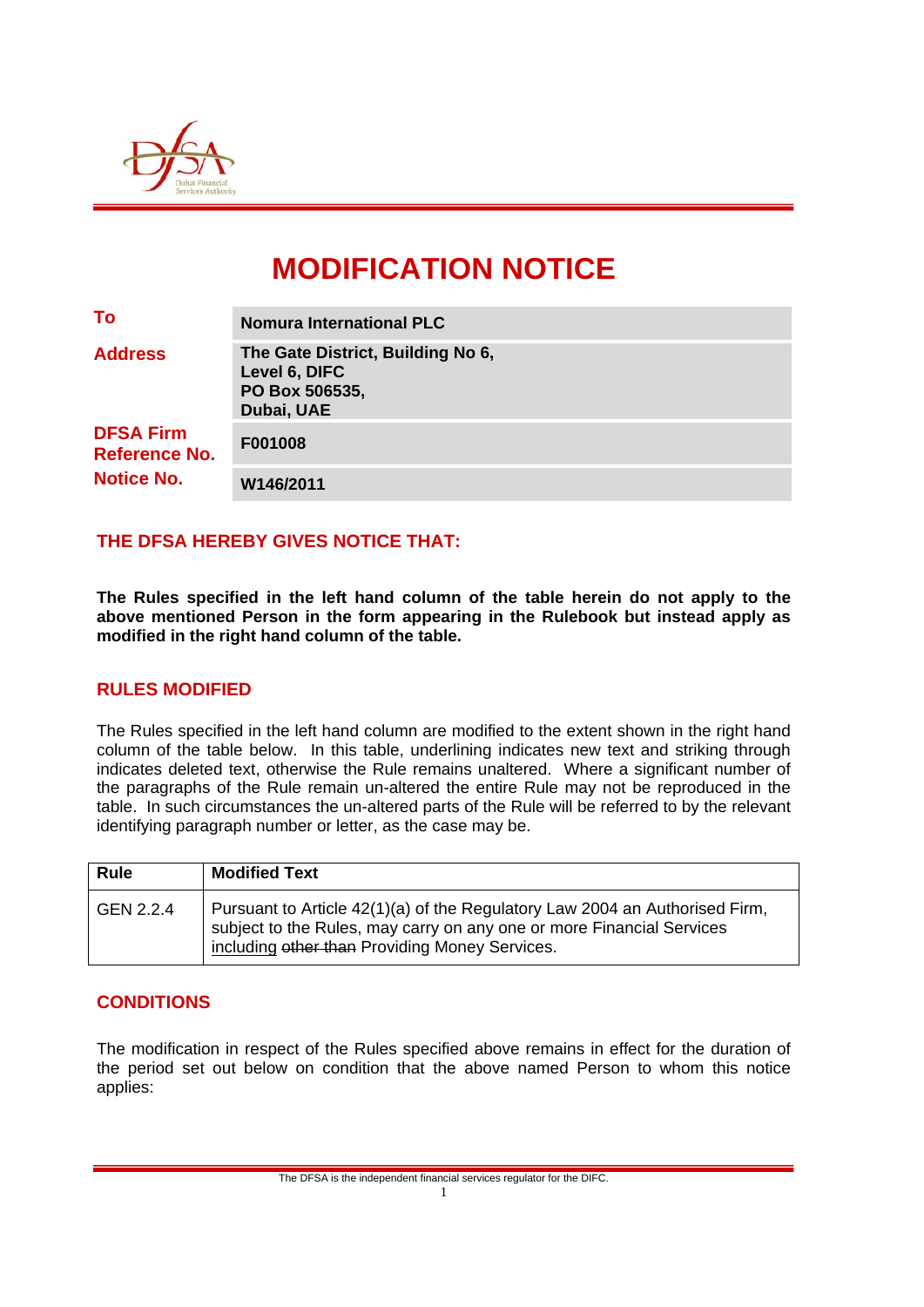

when carrying on the Financial Service of Providing Money Services other than pursuant to GEN Rule 2.6.2:

- (a) limits such activity to Transactions with Professional Clients of the type specified in COB 2.3.2(2)(a) to (i);
- (b) does not undertake Transactions in the U.A.E. Dirham; and
- (c) settles such Transactions by way of transfers to or from its bank accounts with its settlement banks and not by way of physical exchange of bank notes, travellers cheques or other similar instruments.

If any one or more of the conditions stated above is breached, this notice ceases to have effect forthwith and the Rules specified in the table herein apply to the above mentioned Person to whom this notice applies in their unmodified form as they appear in the applicable module of the Rulebook in force at the relevant time.

#### **EFFECTIVE PERIOD**

This notice comes into effect on the date of issue and remains in force until further notice.

#### **INTERPRETATION**

The provisions in this notice are to be construed in accordance with GEN section 6.2 as if these provisions are provisions of the Rulebook.

Defined terms are identified in this notice by the capitalisation of the initial letter of a word or of each word in a phrase and are defined in the Glossary (GLO). Unless the context otherwise requires, where capitalisation of the initial letter is not used, an expression has its natural meaning.